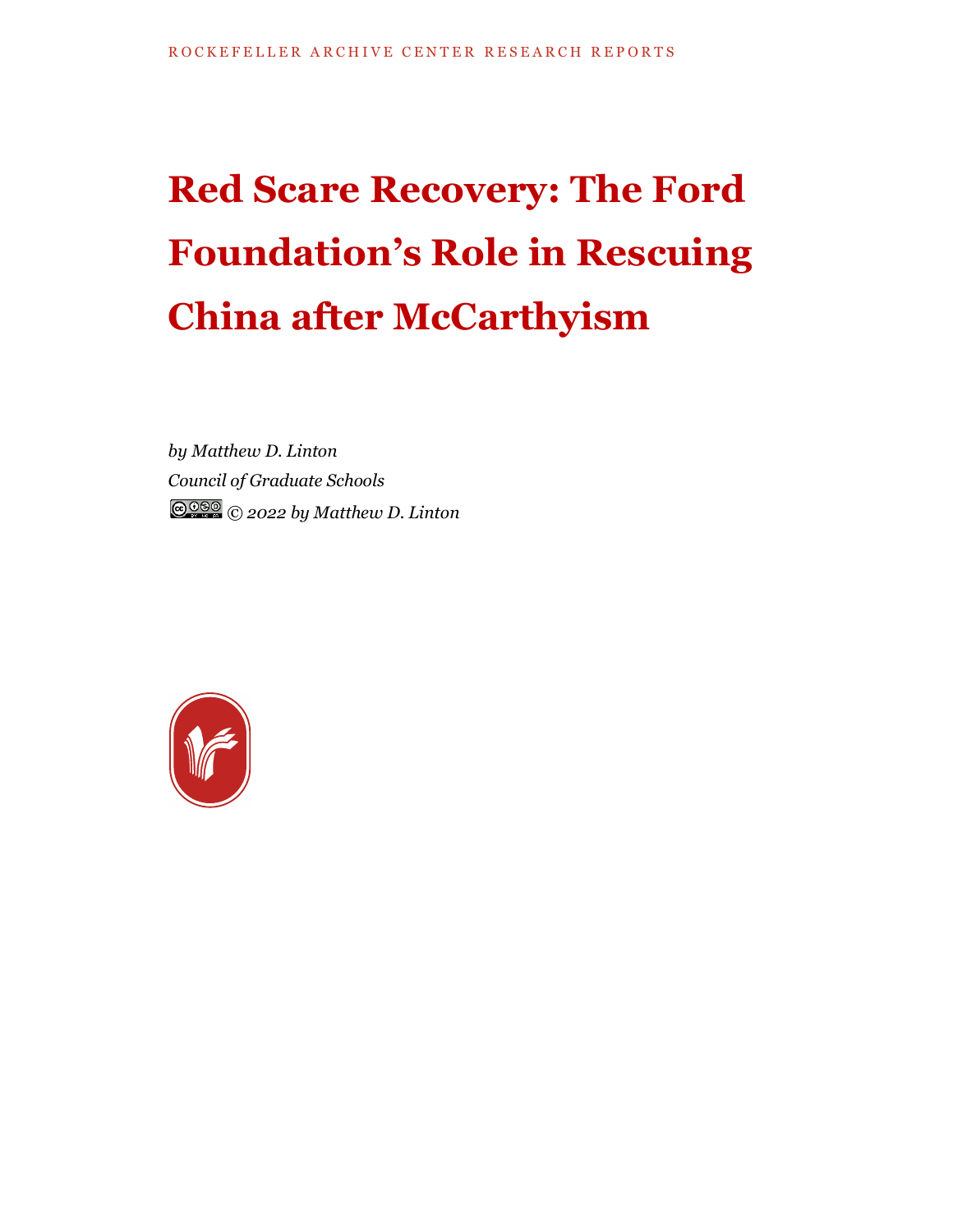## **Red Scare Recovery: The Ford Foundation's Role in Rescuing China after McCarthyism**

## **by Matthew D. Linton**

In the late 1940s and early 1950s, McCarthyism blighted the American intellectual landscape. The search for communists and communist sympathizers destroyed the careers of many scholars whose work touched on sensitive or controversial topics. It was exactly this "multistranded nature of McCarthyism" that made it so vexing for its antagonists and has made it such fertile ground for historians.<sup>1</sup>

China scholars were one of the major strands of McCarthyite persecution. The victory of the Chinese Communist Party (CCP) in the Chinese Civil War in October 1949 occurred as the winds of the Cold War began to blow across American domestic politics. Academic China specialists were easy to blame for America's "loss" of China to communism. Many had served in either the State Department or military intelligence. Their specialist knowledge gave them early insight into the weaknesses of the Chinese Nationalist regime and confidence in the CCP's ability to unseat them.

One of the most vocal China experts was Owen Lattimore. <sup>2</sup> Lattimore was unusual in the China studies field. American by birth, he had gained much of his knowledge of China exploring the country as a young man. He did not hold a doctorate, neither was he connected to any of the leading American China centers. Still, he published several highly regarded histories of China's northern and western frontiers with this work earning him the editorship of *Pacific Affairs*, the influential international journal of the Institute of Pacific Relations. <sup>3</sup> During World War II, Lattimore served in the Office of War Information where he was frustrated by Nationalist intransigence and impressed by CCP resilience. At war's end, he published broad criticisms of the ongoing American support for a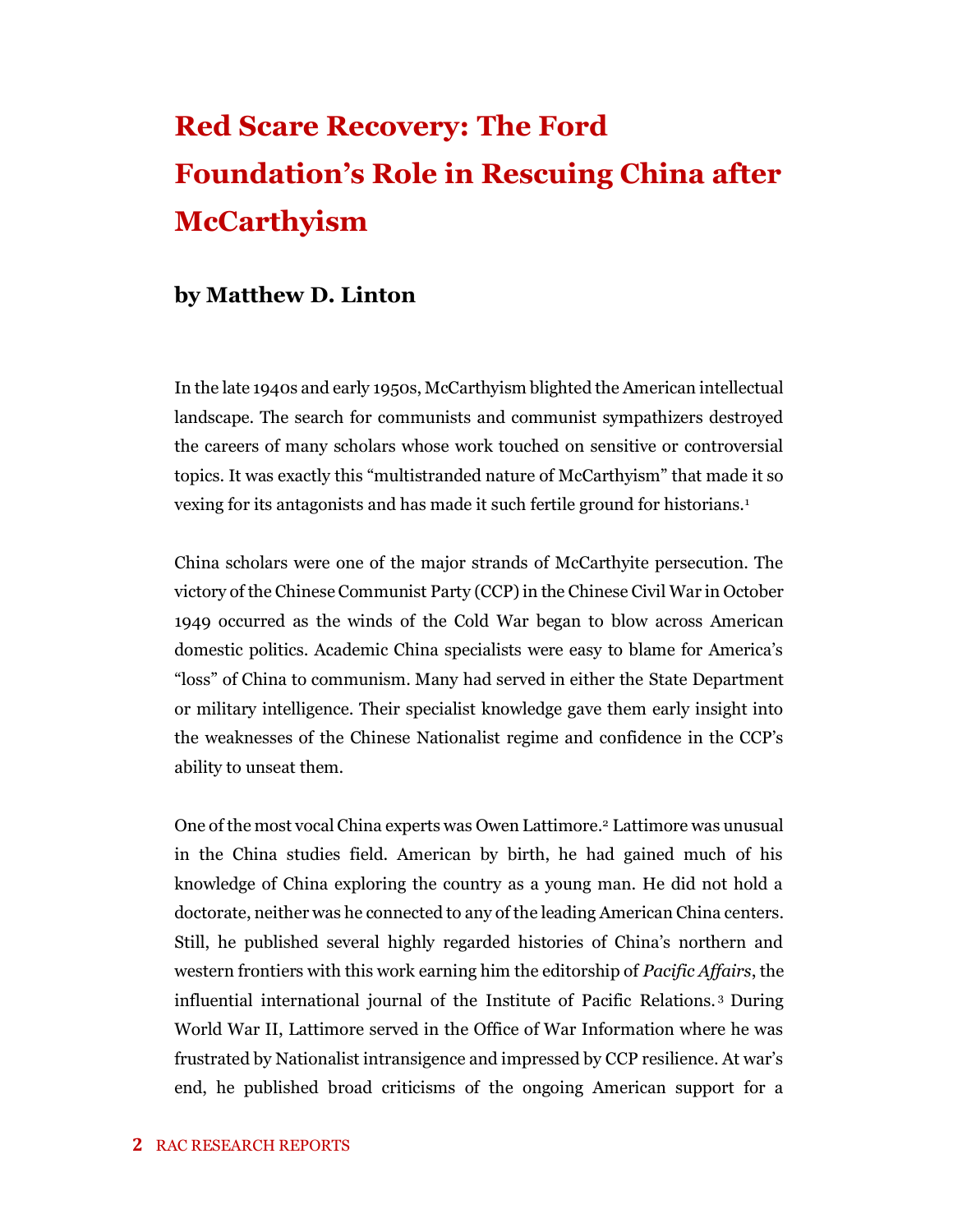Nationalist government that he believed had lost the support of the Chinese people and was doomed to failure.

Lattimore's outspoken criticism caught the attention of the House Un-American Activities Committee (HUAC). Labeled a "top American spy," Lattimore endured five years of investigation, which irreparably sullied his academic career in the United States. Making matters worse, many China specialists who were his friends and supporters were also investigated, most notably Harvard University's John K. Fairbank. The investigation of many prominent academic China specialists cast a pall over the field of China studies. Furthermore, some China specialists, like Karl Wittfogel from the University of Washington and David Rowe of Yale University, attested to the veracity of HUAC's accusations. By 1953, the China field was discredited and divided.

China scholars were deserted by many of their allies after the Lattimore case. University administrations were anxious to avoid hiring politically questionable scholars and many young scholars found that even the slightest whiff of political leftism disqualified them from teaching positions. Furthermore, the Institute of Pacific Relations (IPR) a think tank that was a centripetal force tying together China specialists from across the United States and the world, was driven into bankruptcy by an anticommunist investigation by Senator Patrick McCarran.

Though university abandonment and the folding of the IPR did much to damage the career prospects of American China specialists, the most harmful desertion was that of the Rockefeller Foundation (RF). Since the field's inception during the late 1920s, the RF was the backbone of funding for American China specialists. As historian Mary Brown Bullock has shown, "Rockefeller Trustees embraced humanistic inquiry as central to international understanding" and believed ignorance of foreign cultures would impede American foreign relations.<sup>4</sup> To that end, the RF invested millions in the 1930s and 1940s to grow American expertise on China through funding educational centers at American universities, luring European experts to the United States to teach Chinese philology and history, and providing fellowships for promising students to receive training in Chinese language in Europe and Asia.<sup>5</sup> Even with increased American governmental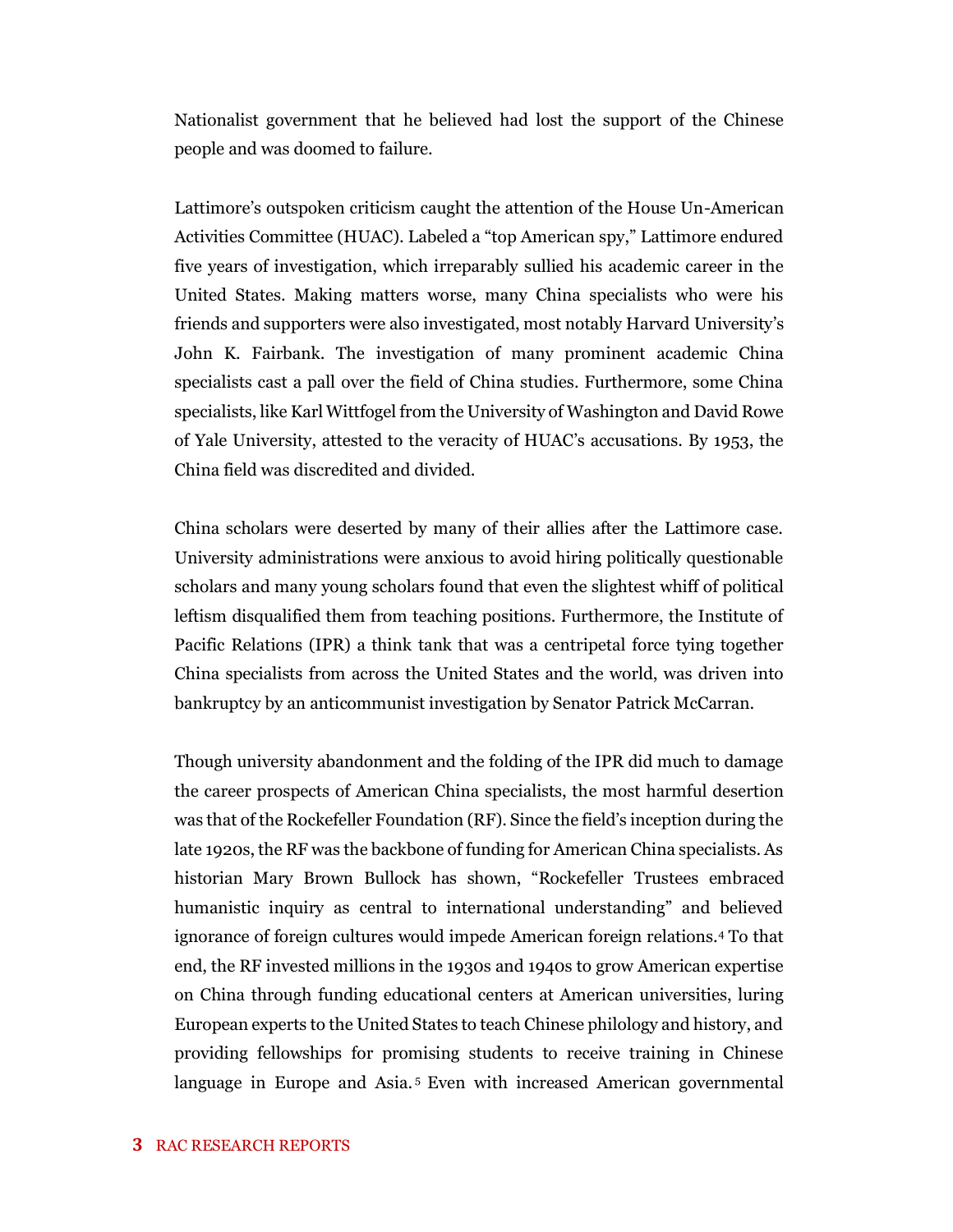support for China scholarship during World War II, the RF remained the primary funder of basic research in the Chinese area studies field in the postwar period.

China experts not actively investigated as suspected communists attempted to woo Rockefeller Foundation funding by attesting to their political bona fides as patriotic Americans. In an interview between RF officer David H. Stevens and University of Washington professor George E. Taylor, Taylor sought to convince Stevens to continue to fund the growth of the university's center for far eastern studies by noting that while his university did employ faculty members who had testified *against* suspected communists there was no known communist activity at the university. He also noted that while the University of Washington had taken a hard line against communist activity on campus, its position was moderate compared to the University of Texas "where legislators told the President that he must not employ either a professor or a student of communist membership or a private belief in communism."<sup>6</sup> Another officer averred that "Washington looks surprisingly liberal against the background of recent state laws in Texas and Illinois." <sup>7</sup> In fact, the University of Washington was able to parlay its anticommunism into an outsized role in the China field in the two decades after McCarthyism.

Despite attempts by Taylor and others to convince the Rockefeller Foundation that funding China studies ought to remain a priority, the organization largely abandoned the field after 1952. The proximate cause was the investigation of the RF by the Select Committee to Investigate Tax-Exempt Foundations and Comparable Organizations led by Edward E. Cox and B. Carroll Reece. While the Cox and Reece investigation was nominally to determine whether untaxed philanthropic foundations were continuing to operate in the spirit of their founding, there was special attention given to issue of whether or not these foundations were using their resources to support un-American activities. Indeed, the committee's final report did note that funds provided by the RF (as well as other philanthropic bodies) had altered American education by making it more international and political "sometimes deny[ing] the principles underlying the American way of life."8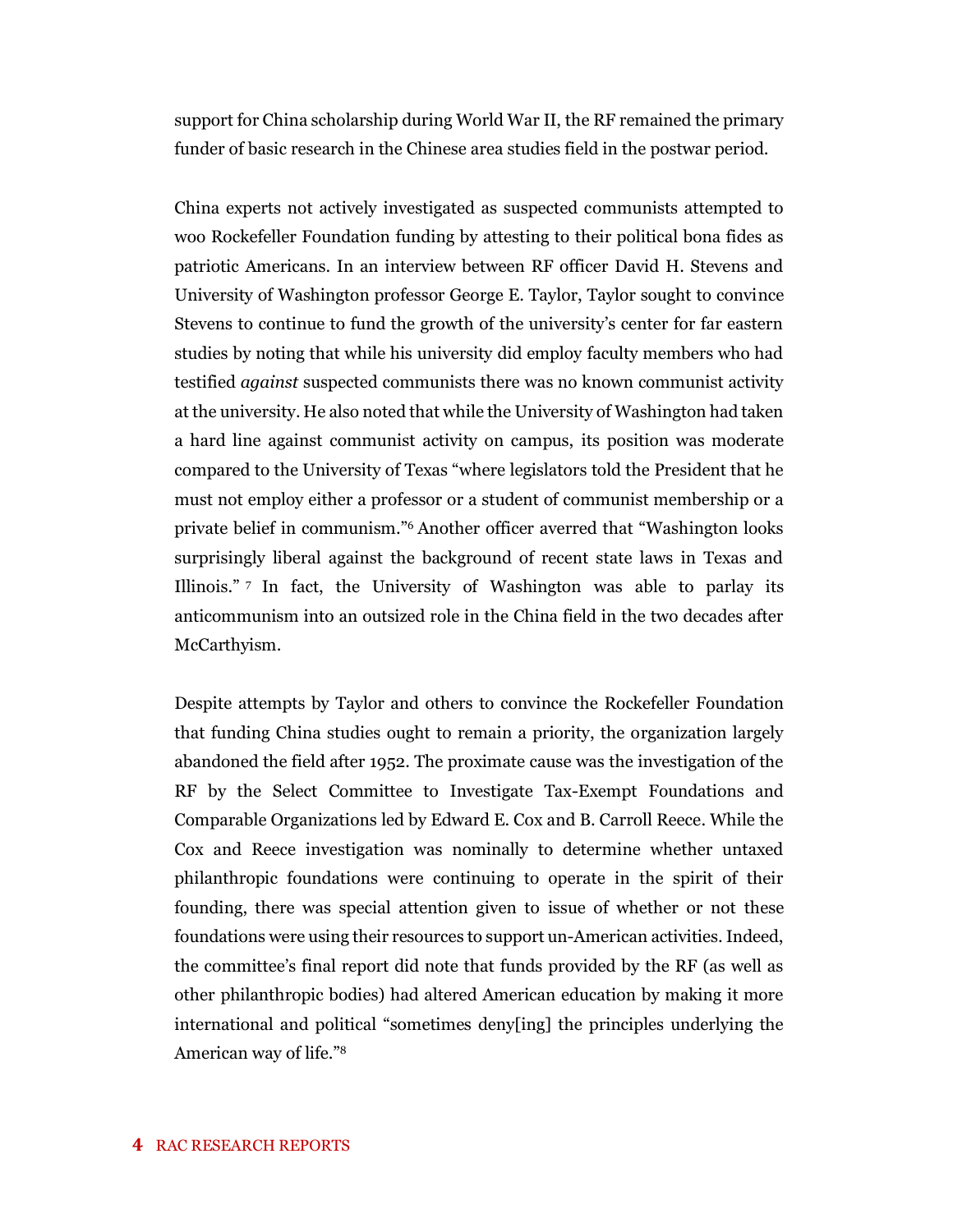Fortunately for American China experts, as the RF was drawing down its support for the field a rival philanthropic organization, the Ford Foundation (FF), was becoming interested in it. In 1952, FF planned the creation of an International Training and Research (ITR) division to support training and research into neglected areas of the world.<sup>9</sup> To prepare for the division's creation and identify areas of need, the FF commissioned Carl Spaeth and Paul Langer to survey university resources (libraries, trained staff, departments, and so on) in a variety of world areas. Initial survey returns suggested that China was not a priority. As FF officer John Howard later noted, "the Far East was thought to be 'taken care of' so it [ITR] was pretty heavily South Asian, Southeast Asian oriented."<sup>10</sup>

Even though immediate returns were unsuccessful, as the ITR began operation in 1952, it became clear that greater attention to East Asia, and China in particular, was needed. While there were more university resources devoted to China than to many other parts of the world, those resources were largely antiquarian in nature. Since most American interest in China before World War II focused on early modern China as well as Chinese art and archaeology, many of the available university library collections and department resources remained focused on those subjects. There was a particularly glaring need for social scientists fluent in Chinese and knowledgeable about China. "[W]e didn't have economists, we didn't have political scientists, and so on, who knew about the Far East," John Howard noted about the early ITR, "so that was melded in before the process [of creating ITR] was finished."

Even though the Ford Foundation recognized the need for more China experts trained in the social sciences, there was work to do before it agreed to fund such an expansive (and expensive) undertaking. McCarthyism was beginning to ebb in 1953, but the China field remained bitterly divided politically. Luminaries in the field had accused one another of tainting their research with political bias and using their positions as experts to mislead their students and the American public. Making matters worse, the war in Korea brought the United States and the People's Republic of China to the brink of war, which made conducting any sort of field research in China impossible. These challenges meant rehabilitating the field's reputation, while revolutionizing its tried methods for producing scholarly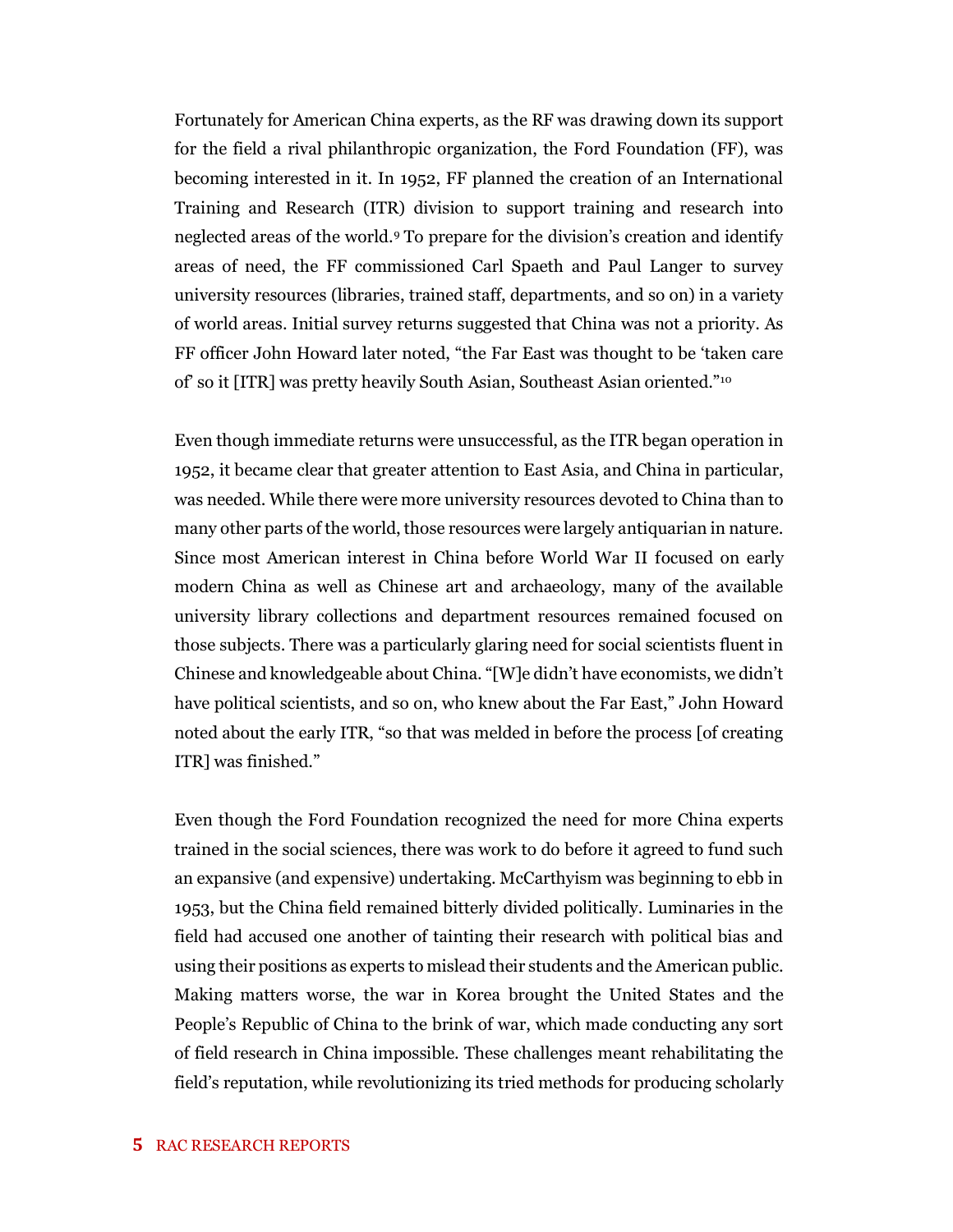research. The Ford Foundation would be taking a significant risk by pouring money into such a politically outcast and intellectually tumultuous field.

To reinvent Chinese area studies, leaders in the field collaborated with Ford Foundation officers to create a series of private committees that would insulate researchers from public political criticism. At the outset, the Langer survey had noted a lack of leadership in the China field as one of its central problems.<sup>11</sup> In early conversations between the FF and university experts, however, two enemies emerged as leaders: Harvard University's John K. Fairbank and the University of Washington's George E. Taylor. Fairbank and Taylor had been rivals since the 1930s. With the rise of McCarthyism, however, that personal animosity became refracted through the prism of red-baiting. Though Taylor never directly called Fairbank a communist, he supported one of his most ardent accusers, Karl Wittfogel, as a friend and colleague. At the same time, Fairbank had cast aspersions on Taylor and Wittfogel to the Rockefeller Foundation through his brother-in-law, Arthur Schlesinger Jr., who called them "almost as repugnant as those who regard Stalin as defensible."<sup>12</sup> Still, by 1954, it had become clear to both Fairbank and Taylor that if their field were to survive, they would need to work together to heal the wound caused by McCarthyism.

The first of these committees was the Joint Committee on Contemporary China (JCCC). This committee was formed in 1956 with the purpose of helping the Ford Foundation – and later other philanthropies – determine which research projects to support. The committee focused on contemporary China because it fit most neatly within ITR's mandate and was politically delicate after McCarthyism. The committee model provided a useful vetting process for projects dealing with contemporary China. If a project was too controversial or did not seem possible given American lack of access to the Chinese mainland, it could be declined in committee before reaching a broader public audience or wasting valuable foundation dollars. Furthermore, since the JCCC was a closed committee, it was a safe space to air grievances left over from the earlier McCarthy period. Over the next ten years, the JCCC dispersed nearly six million dollars to university China programs.<sup>13</sup> The committee model was so successful that it was adopted by other organizations like the Social Science Research Council and American Council of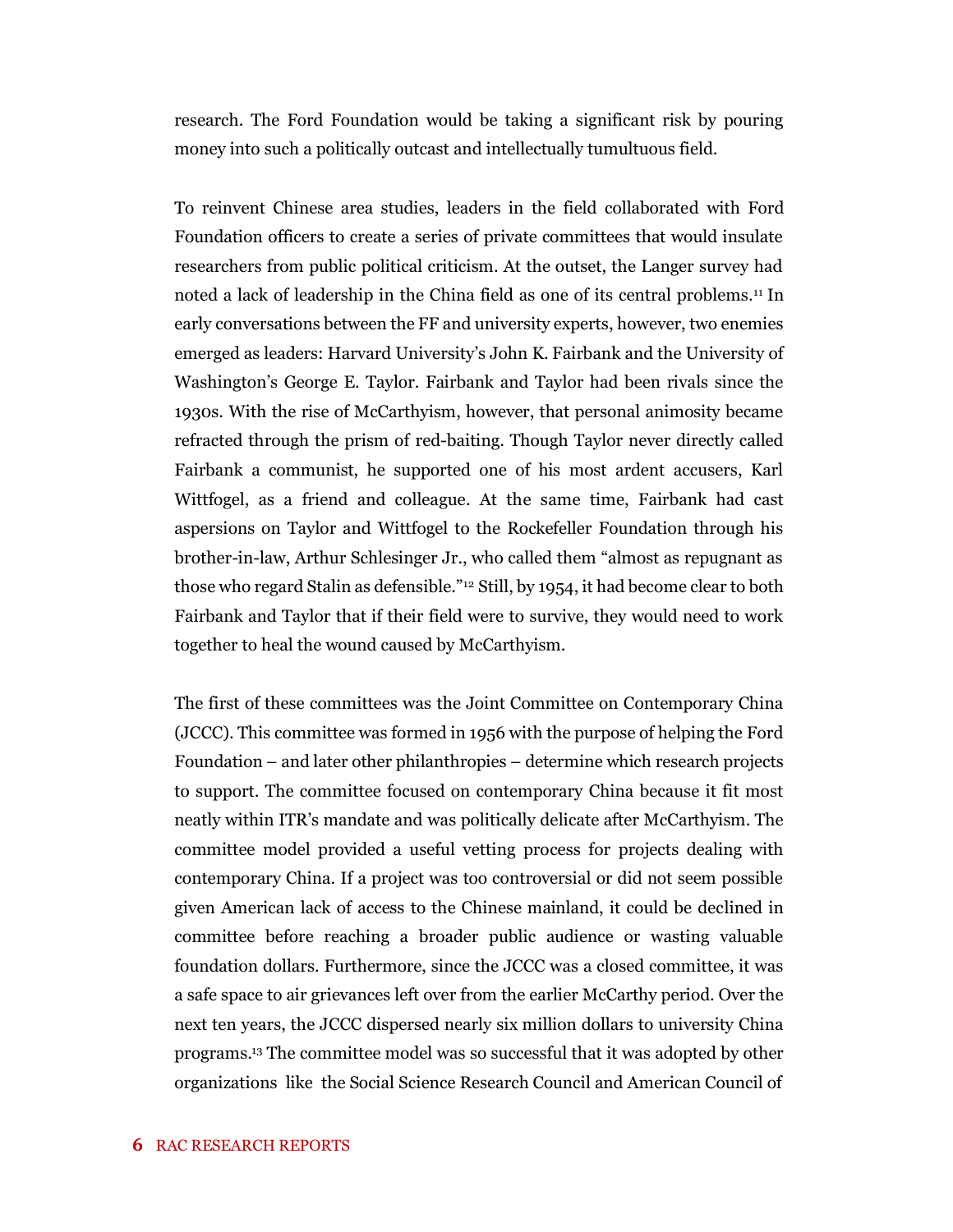Learned Societies to distribute funds to the China field.

Despite JCCC's success funding the field, the move to closed committee funding signaled an abandonment of many of China studies' founding principles. Early pioneers like Mortimer Graves wanted to build the field to disseminate knowledge of modern China widely. <sup>14</sup> Instead, JCCC projects sought a purely academic audience with little room for public engagement. Furthermore, it exacerbated institutional inequalities within the China field. Though the Ford Foundation lavished money on contemporary China specialists, it only did so to academics representing a few institutions. Indeed, of the nearly \$6 million given to the field, almost all of it went to five universities.<sup>15</sup> Other institutions were left to fight over the less than half a million dollars provided by the RF and Carnegie Corporation.

Ultimately, the result of the FF's financial rescue of the contemporary China studies field was a more politically stable and fiscally secure climate for leading scholars and their students to conduct research in the United States. It kicked off a period known as the "Development Decade," where China specialists at elite universities expanded the field into the social sciences and repaired relationships with the national security state that had fractured during McCarthyism.<sup>16</sup> China specialists were no longer marginalized figures, but instead part of the liberal coalition of university professors, business leaders, government officials, and philanthropy officers that flourished during the Kennedy and Johnson administrations.

At the same time, the elite control of China scholarship by a few institutions made many scholars uneasy. Conservative scholars, many of whom were not invited to participate in the field's committee culture, believed they were being blacklisted by their peers. While the written evidence to support these accusations are limited and some conservatives (notably George Taylor) were active on these committees, the most vociferous McCarthy supporters were largely absent. Though less vocal than their conservative counterparts, leftist China specialists were also not invited to participate in JCCC and other committees. Many, like Owen Lattimore, had been so thoroughly harassed by red-baiters that they withdrew from the field altogether. Still, as Fabio Lanza has shown, it would be a younger generation of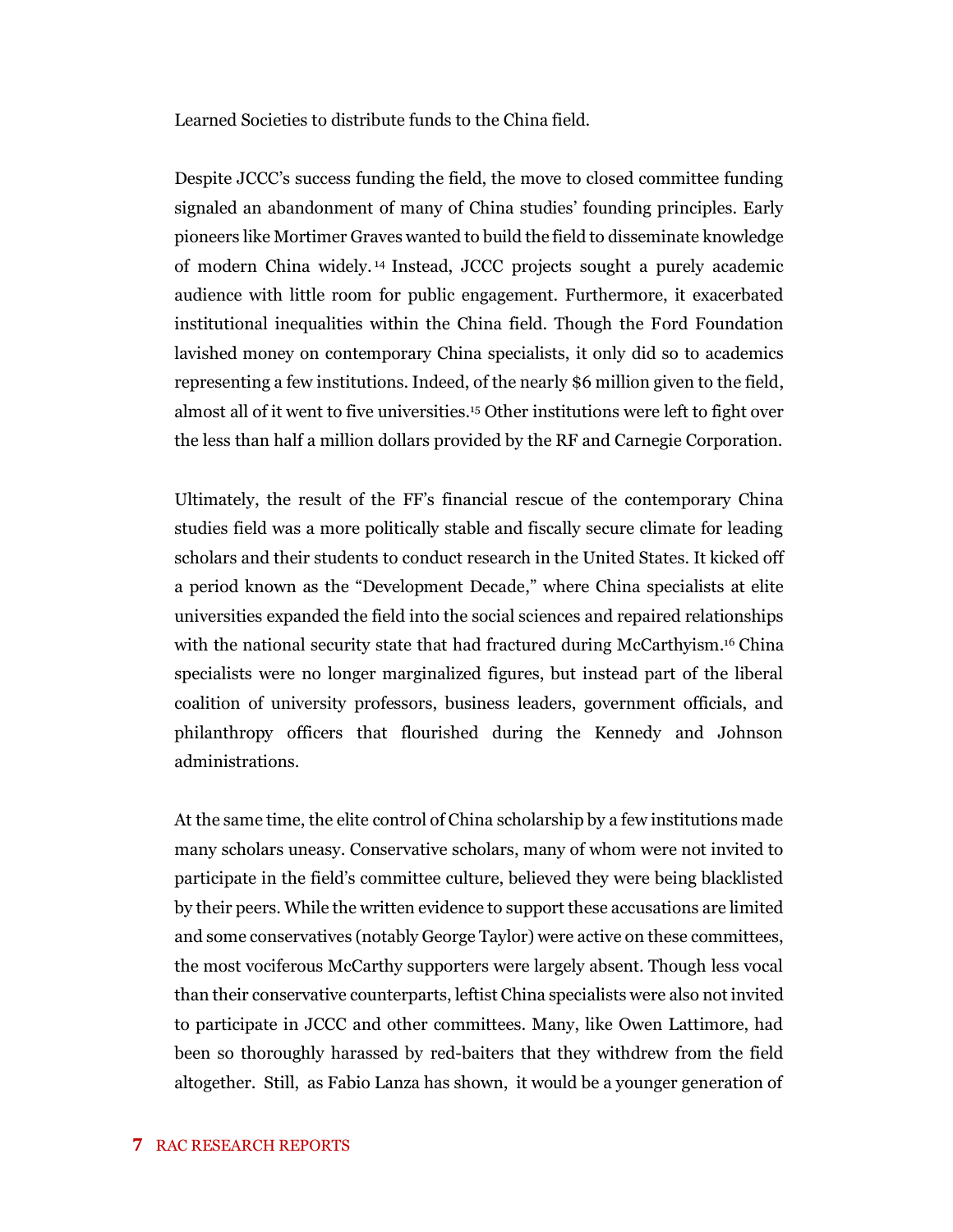radical China specialists coming of age during the Vietnam War that would break the political consensus caused by the committee model and force a restructuring of the field during the 1970s.<sup>17</sup>

Ford Foundation investment in China studies in the mid-1950s provided an essential lifeline to a field decimated by McCarthyism. The millions that Ford invested replaced (and eventually exceeded) the support given by the Rockefeller Foundation during the 1930s and 1940s. FF pressure compelled warring factions within the China field to put their differences aside and form committees to better govern and more efficiently allocate funds to promising programs. This investment came at a cost, however. These closed committees were by design opaque to outsiders, which included the public the field was created to educate. They also served to make the field more elitist by concentrating funds at a few prestigious institutions. The FF rescue was vital, but in saving the field for an elite coterie of academic specialists, the organization unwittingly compelled China specialists to abandon its commitment to public education.

<sup>1</sup> Ellen Schrecker, *Many are the Crimes: McCarthyism in America* (New York: Little, Brown and Company, 1998): xv.

<sup>2</sup> The best biography on Lattimore remains, Robert P. Newman, *Owen Lattimore and the "Loss" of China* (Berkeley: University of California Press, 1992).

<sup>3</sup> Owen Lattimore's *Inner Asian Frontiers of China* is one of the first great American works of China scholarship. See, Owen Lattimore, *Inner Asian Frontiers of China* (New York: American Geographical Society, 1940).

<sup>4</sup> Mary Brown Bullock, *The Oil Prince's Legacy: Rockefeller Philanthropy in China* (Washington, DC: Woodrow Wilson Center Press, 2011): 70.

<sup>5</sup> These three areas of need are clearly defined in L. Carrington Goodrich's Memorandum to the Rockefeller Foundation on September 17, 1929. Memorandum from Doctor L.C. Goodrich (Columbia University, New York City), September 17, 1929, Rockefeller Foundation Records (hereafter RF), RG 1.1, Series 200, Box 220, Folder 2638 (Columbia University – Far Eastern Studies, 1929-1935), Rockefeller Archive Center, Sleepy Hollow, New York (hereafter RAC). For more detailed information about the process of establishing the field of Far Eastern Studies during the 1930s, see, Matthew D. Linton, "Understanding the Might Empire: Chinese Area Studies and the Construction of Liberal Consensus, 1928-1979," Ph.D. dissertation, Brandeis University, 2018 (21-78).

<sup>6</sup> Diary of David H. Stevens, "Interview with George E. Taylor," March 28, 1949, RF, RG 1.1, 253 R, Box 3, Folder 22 (University of Washington – Far Eastern Studies, 1949), RAC.